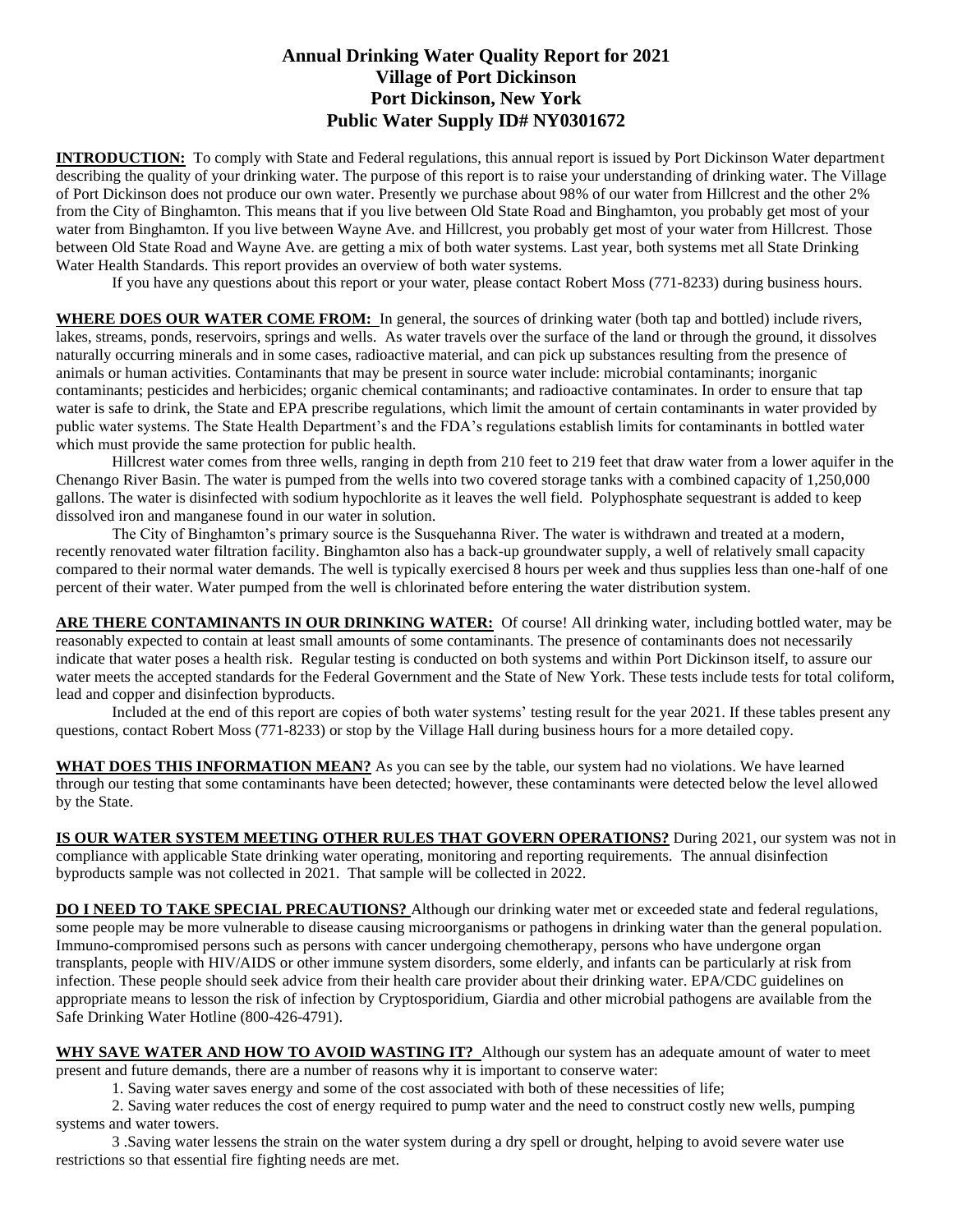You can play a role in conserving water by becoming conscious of the amount of water your household is using, and by looking for ways to use less whenever you can. It is not hard to conserve water. Conservation tips include:

1. Automatic dishwashers use 15 gallons for every cycle, regardless of how many dishes are loaded. So get a run for your money and load it to capacity.

2. Turn off the tap when brushing your teeth.

3. Check every faucet in your home for leaks. Just a slow drip can waste 15 to 20 gallons a day. Fix it up and you can save almost 6000 gallons per year.

4. Check your toilets for leaks by putting a few drops of food coloring in the tank, watch for a few minutes to see if the color shows up in the bowl. It is not uncommon to lose up to 100 gallons a day from one of these otherwise invisible toilet leaks. Fix it and you save more than 30,000 gallons a year.

**SYSTEM MAINTANENCE:** Within the Village of Port Dickinson, the public works crew is constantly monitoring our delivery system. If a problem arises, notification and repairs are quickly completed. If you witness or experience any irregularities in the water delivery system, please contact the Village Office or Robert Moss (771-8233).

**CLOSING:** Thank you for allowing us to continue to serve you. Together, we can continue to provide safe, efficient service at the most reasonable cost possible**.**

## **DEFINITION OF TERMS USED IN TABLES:**

*MAXIMUM CONTAMINANT LEVEL (MCL)*: The highest level of a contaminant that is allowed in drinking water. MCLs are set as close to the MCLGs as feasible.

*MAXIMUM CONTAMINANT LEVEL GOAL (MCLG)*: The level of a contaminant in drinking water below which there is no known or expected risk to health. MCLGs allow for a margin of safety.

*MAXIUMUM RESIDUAL DISINFECTANT LEVEL GOAL (MRDLG)*: The level of drinking water disinfectant below which there is no known of expected risk to health. MRLDGs do not reflect the benefits of the use of disinfectants to control microbial contamination.

*MAXIMUM RESIDUAL DISINFECTANT LEVEL (MRDL):* The highest level of a disinfectant residual that is allowed in drinking water.

*ACTION LEVEL (AL)*: The concentration of a contaminant that, if exceeded, triggers treatment or other requirements that a water system must follow.

*TREATMENT TECHNIQUE (TT):* A required process intended to reduce the level of a contaminant in drinking water. *NON-DETECTABLE(ND):* Laboratory analysis indicates that a constituent is not present.

*NEPHELOMETRIC TURBIDITY UNIT (NTU):* A measure of the clarity of water. Turbidity in excess of 5 NTU is just noticeable to the average person.

*MILLIGRAMS PER LITER (MG/L):* Corresponds to one part of liquid in one million parts of liquid (Parts per million-ppm) *MICROGRAMS PER LITER (UG/L):* Corresponds to one part of liquid in one billion parts of liquid (parts per billion ppb) **PICOCURIES PER LITER (pCi/L):** A measure of the radioactivity in water.

Following are the Binghamton and Hillcrest Table of Detected Contaminants and the results of the testing done in the Village of Port Dickinson distribution system.

| Contaminant                           | Violation<br>Yes/No | Sample<br>Location  | Date of<br>Sample | Level<br>Detected<br>(Range) | Unit<br>Measure-<br>ment | <b>MCLG</b> | MCL | <b>SOURCE</b>                                                                |
|---------------------------------------|---------------------|---------------------|-------------------|------------------------------|--------------------------|-------------|-----|------------------------------------------------------------------------------|
| Lead <sup>1</sup>                     | N <sub>0</sub>      | <b>Distribution</b> | 6/25/2019         | ND.<br>$(ND - 1.8)$          | ug/L                     |             | 15  | Corrosion of house-hold<br>plumbing systems, erosion<br>of natural deposits. |
| Copper <sup>1</sup>                   | N <sub>0</sub>      | Distribution        | 6/25/2019         | 0.296<br>$(0.039 - 0.331)$   | mg/L                     |             | 1.3 | Corrosion of house hold<br>plumbing                                          |
| Total<br>Trihalomethanes <sup>2</sup> | N <sub>0</sub>      | Distribution        | 8/24/2020         | 8.2                          | $\frac{u g}{l}$          | N/A         | 80  | Byproducts of drinking<br>water chlorination                                 |
| Haloacetic Acids <sup>3</sup>         | N <sub>0</sub>      | Distribution        | 8/24/2020         | ND.                          | $\frac{u g}{l}$          | N/A         | 60  | Byproducts of drinking<br>water chlorination                                 |

# TABLE OF DETECTED CONTAMINANTS FOR PORT DICKINSON

1 - The level presented represents the 90<sup>th</sup> percentile of the sites tested. A percentile is a value on a scale of 100 that indicates the percent of distribution that is equal to or below it. The 90<sup>th</sup> percentile is equal to or greater than 90% of the lead/copper values detected at your water systems.

2 - This level represents the total levels of the following contaminants: chloroform, bromodichloromethane, dibromochloromethane, and bromoform

3 - This level represents the total levels of the following contaminants: mono-, di-, and trichloroacetic acid, and mono-and di-bromoacetic acid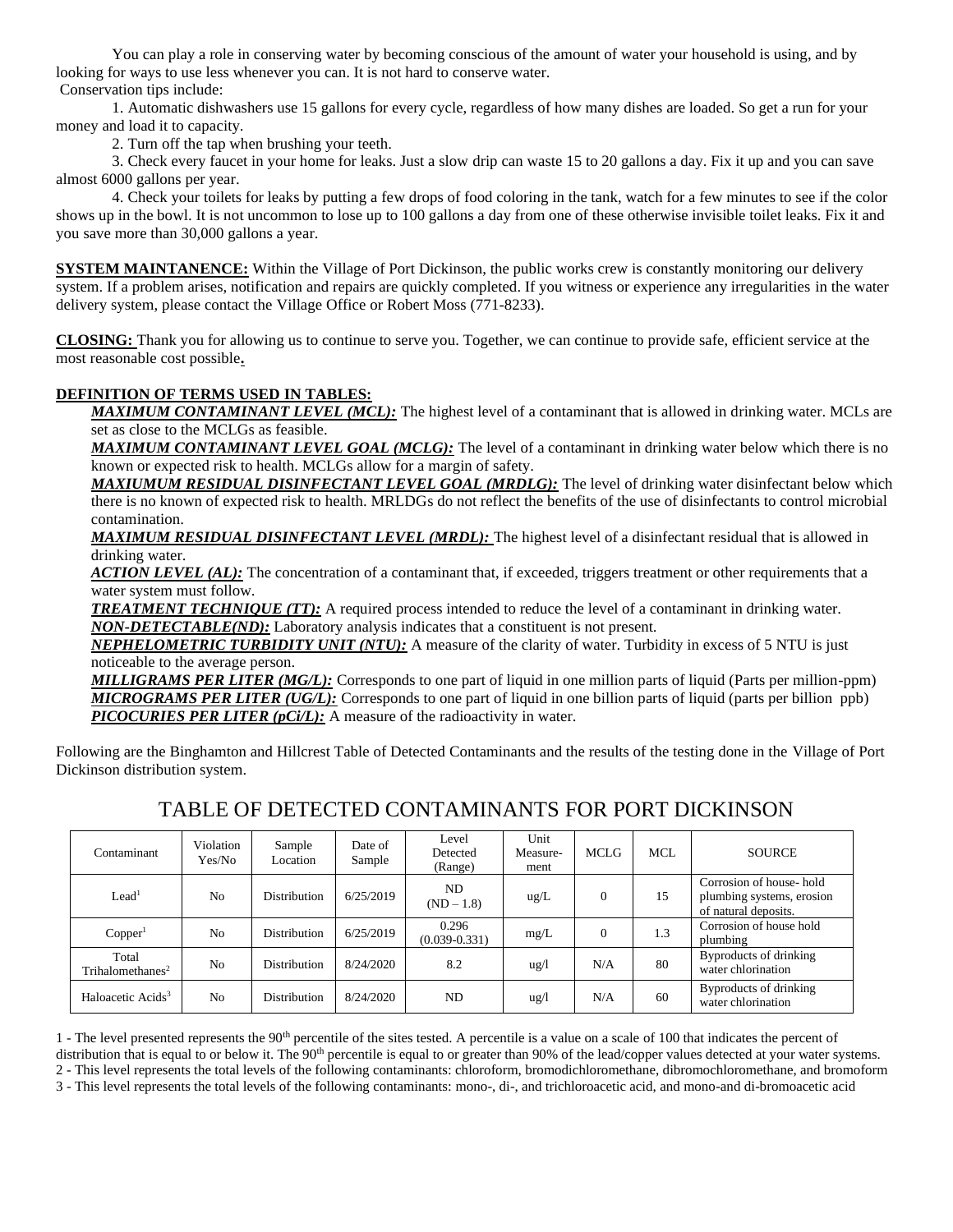# **Annual Water Quality Report for 2021 Binghamton Water Department Binghamton, New York 13903 Public Water Supply ID# NY0301651**

## **INTRODUCTION**

**In compliance with State and Federal regulations the BINGHAMTON WATER DEPARTMENT issues an annual report describing the quality of your drinking water. The purpose of this report is to raise your understanding of drinking water and of the need to protect our drinking water sources. In 2021, we conducted tests for over 140 contaminants for each of our two sources. Our primary source is the Susquehanna River and our back-up source is a well. Water produced from both sources was below maximum contaminant levels for all monitored constituents. Monitoring samples taken from the distribution system were in compliance with State standards. This report provides an overview of last year's water quality. Included are details about where your water comes from, what it contains, and how it compares to State standards.** 

**If you have any questions concerning this report or your drinking water, please contact the Water Department @ 607-772- 7210 during normal business hours. We want you to be informed about your drinking water and we would be happy to discuss any drinking water issues with you by phone or in person.**

### **WHERE DOES OUR WATER COME FROM?**

**In general, the sources of drinking water (both tap water and bottled water) include rivers, lakes, streams, ponds, reservoirs, springs, and wells. As water travels over the surface of the land or through the ground, it dissolves naturally occurring minerals, and in some cases, radioactive material, and can pick up substances resulting from the presence of animals or from human activities. Contaminants that may be present in source water include: microbial contaminants, inorganic contaminants, pesticides and herbicides, organic chemical contaminants and radioactive contaminants. In order to ensure that tap water is safe to drink, the State of New York and the Environmental Protection Agency prescribe regulations that limit the amount of certain contaminants in water provided by public water systems. State Health Department and Food and Drug Administration regulations establish limits for contaminants in bottled water that must provide the same protection for public health.**

**Our primary source of water is the Susquehanna River, from which water is withdrawn and treated at a modern, recently renovated water filtration facility. We also have a back-up groundwater supply: a well of relatively small capacity compared to our normal water demand. The well is typically exercised 8 hours per week, and thus supplies less than onehalf of one percent of our water. Water pumped from the well is chlorinated before entering the water distribution system.**

**The New York State Department of Health has completed a source water assessment for this system, based on available information. Possible and actual threats to this drinking water source were evaluated. The state source water assessment includes a susceptibility rating based on the risk posed by each potential source of contamination and how easily contaminants can impact the water at the intake. The susceptibility rating is an estimate of the potential for contamination of the source water. It does not mean that the water delivered to consumers is, or will become, contaminated. See section "Are there contaminants in our drinking water?" for a list of the contaminants that have been detected. While nitrate and other inorganic contaminants were detected in our surface and ground water source, it should be noted that all drinking water, including bottled drinking water, may be reasonably expected to contain at least small amounts of some contaminants from natural sources. The presence of contaminants does not necessarily indicate that the water poses a health risk.**

### **SURFACE WATER ASSESSMENT (SUSQUEHANNA RIVER)**

**A surface water assessment found an elevated susceptibility to microbial contamination for this source of drinking water. The amount of pastureland in the assessment area results in a high potential for protozoa contamination. While there are some facilities present, permitted discharges do not likely represent an important threat to source water quality based on their density in the assessment area. In addition, it appears that the total amount of wastewater discharged to surface water in this assessment area is high enough to further raise the potential for contamination, particularly for protozoa. There is not any likely contamination threats associated with other discrete contaminant sources, even though discharge contaminants from some facilities were found in low densities. Finally, it should be noted that relatively high flow velocities (i.e.: spring floods) make river drinking water supplies highly sensitive to existing and new sources of microbial contamination.**

## **GROUND WATER ASSESSMENT (OLMSTEAD WELL)**

**A ground water assessment has rated the Olmstead Well as having a high susceptibility to nitrate and microbial contamination, specifically enteric bacteria, enteric viruses and protozoa. These ratings are due primarily to the proximity of the well to permitted discharge facilities (industrial/commercial and municipal facilities that discharge wastewater into the environment and are regulated by the state and/or federal government) and private sewage disposal, septic systems and agricultural activities in the upstream area. The well is also rated highly susceptible to chemical contaminants because of several contaminant sources identified in the assessment area and a history of low-level chemical contamination,**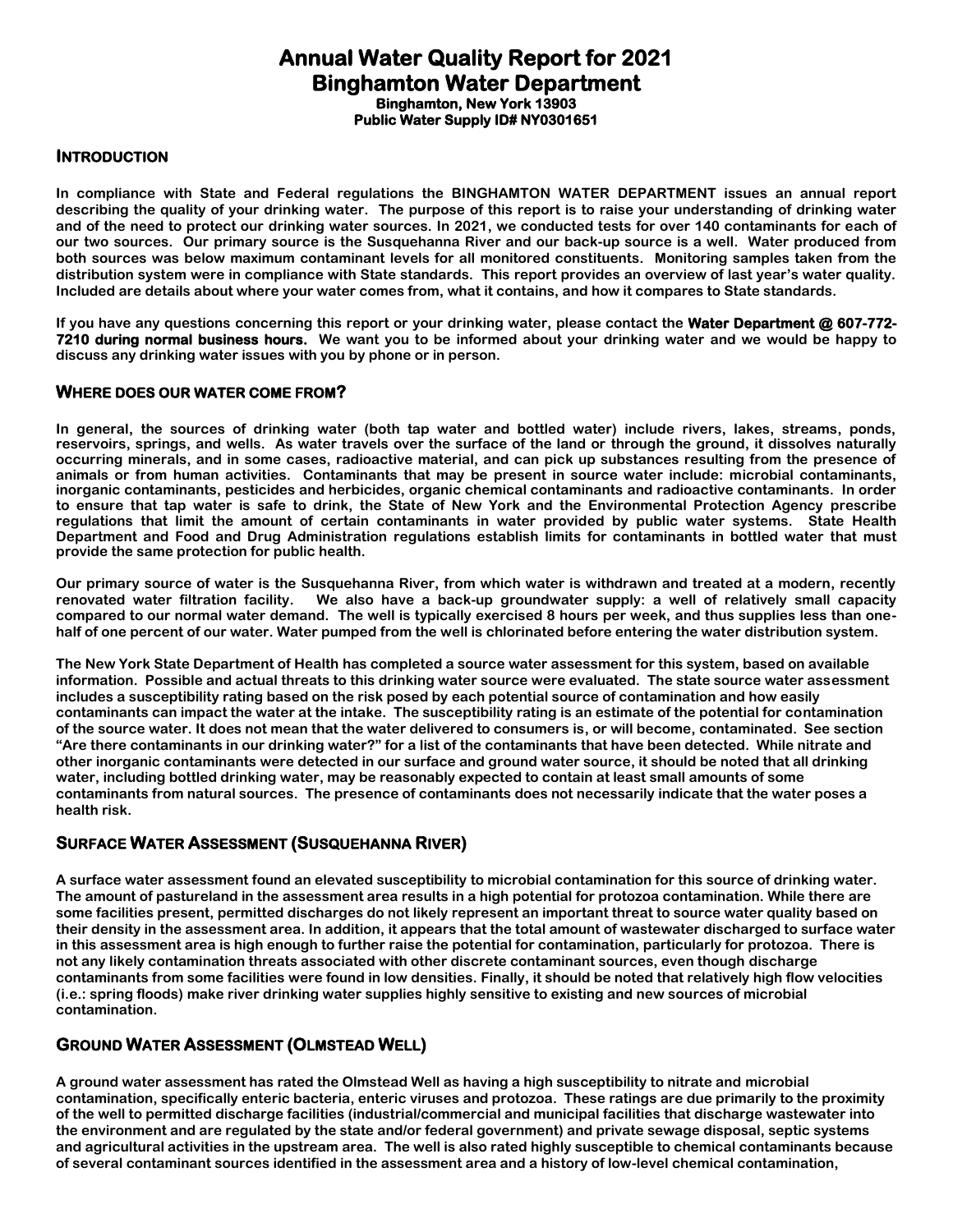**specifically organic compounds. These ratings are also warranted because the well is relatively shallow and draws from an unconfined productive aquifer that may not provide adequate protection from potential contamination. Please note that as stated above, the Olmstead Well contributes a very limited amount of water to the total amount used in the system. While the source water assessment rates our surface water and ground water sources as being moderately to highly susceptible to microbial contamination, please note that our water is disinfected to ensure that the finished water delivered into your home meets New York State's drinking water standards for microbial contamination.**

**County and state health departments will use this information to direct future source water protection activities. These may include water quality monitoring, resource management, planning, and education programs.** 

### **FACTS AND FIGURES**

**Our water system serves 44,564 people through 13,800 service connections in the City, and wholesales water to parts of the Towns of Binghamton, Dickinson, and Vestal. The total amount of water pumped out of our production facilities in 2021 was 2,094,347,700 Gallons. The daily average for the year was 5.70 million gallons per day with our highest daily production being 8,085,300 gallons pumped on March 4th. The amount of water billed to all customers was 1,250,910,392 gallons. We attribute the remaining 843,437,308 gallons of water used by the city for firefighting, parks, non-revenue miscellaneous usage, pools and street flushing, a biannual hydrant flushing/flow testing program, and water main breaks and leakage. In 2021, the combined minimum water / sewer bill was \$74.80. This provides 3,740 gallons of water and sewer usage.**

### **ARE THERE CONTAMINANTS IN OUR DRINKING WATER**

**As the State regulations require, we routinely test your drinking water for numerous contaminants. The contaminants included are: total coliform bacteria (for microbiological quality), turbidity, inorganic group compounds, nitrate, nitrite, lead and copper, volatile organic compounds, total trihalomethanes, haloacetic acids, synthetic organic compounds, and miscellaneous chemical compounds. The contaminants detected in your drinking water are included in the Table of Detected Contaminants.** 

**During 2021, the Binghamton Water Plant performed 772 (600 required by regulations) microbiological tests for coliform in the distribution system. There were no microbiological standard violations. Over 140 other contaminants were tested for during the year with the majority not being detected. A complete listing of contaminants we tested for during 2021 is available for inspection at the Water Plant during normal business hours. In the Table of Detected Contaminants is a listing of detected contaminants. All have concentrations below the state regulated maximum contaminant level (MCL).** 

**The State allows us to test for some contaminants less than once per year because the concentrations of these contaminants do not change frequently. Some of our data, though representative, could be more than one year old.** 

**It should be noted that all drinking water, including bottled drinking water, might be reasonably expected to contain at least small amounts of some contaminants. The presence of contaminants does not necessarily indicate that water poses a health risk. More information about contaminants and potential health effects can be obtained by calling the EPA's Safe Drinking Water Hotline at 800-426-4791, or the Broome County Health Department at 607-778-2887. Also, the National Sanitation Foundation is a nongovernmental source of free information on water quality issues, with a toll-free consumer hotline at 877-8NSF-HELP.** 

#### **DEFINITIONS OF TERMS USED IN TABLE**

**Maximum Contaminant Level (MCL): The highest level of a contaminant that is allowed in drinking water. MCL's are set as close to the MCLG's as feasible.**

**Maximum Contaminant Level Goal (MCLG): The level of a contaminant in drinking water below which there is no known or expected risk to health. MCLG's allow for a margin of safety.**

**Maximum Residual Disinfectant Level (MRDL): The highest level of a disinfectant residual that is allowed in drinking water. Maximum Residual Disinfectant Level Goal (MRDLG): The level of a drinking water disinfectant below which there is no known or expected risk to health. MRDLG's do not reflect the benefits of the use of disinfectants to control microbial contamination.**

**Action Level (AL): The concentration of a contaminant that, if exceeded, triggers treatment or other requirements that a water system must follow.**

**Treatment Technique (TT): A required process intended to reduce the level of a contaminant in drinking water. Non-Detectable (ND): Laboratory analysis indicates that the constituent is not present.**

**Nephelometric Turbidity Unit (NTU): Turbidity is a measure of the clarity of the water. We use this test as an indication of the effectiveness of the filtration system as a whole. State regulations in force during 2014 require that our effluent (water leaving the plant) is always below 1.0 NTU, and 95%of the turbidity samples collected from our individual filters must have measurements below 0.3 NTU. These samples from the filters are collected every fifteen minutes utilizing our SCADA system and turbidity monitors located at each filter. Turbidity in excess of 5 NTU is just noticeable to the average person.**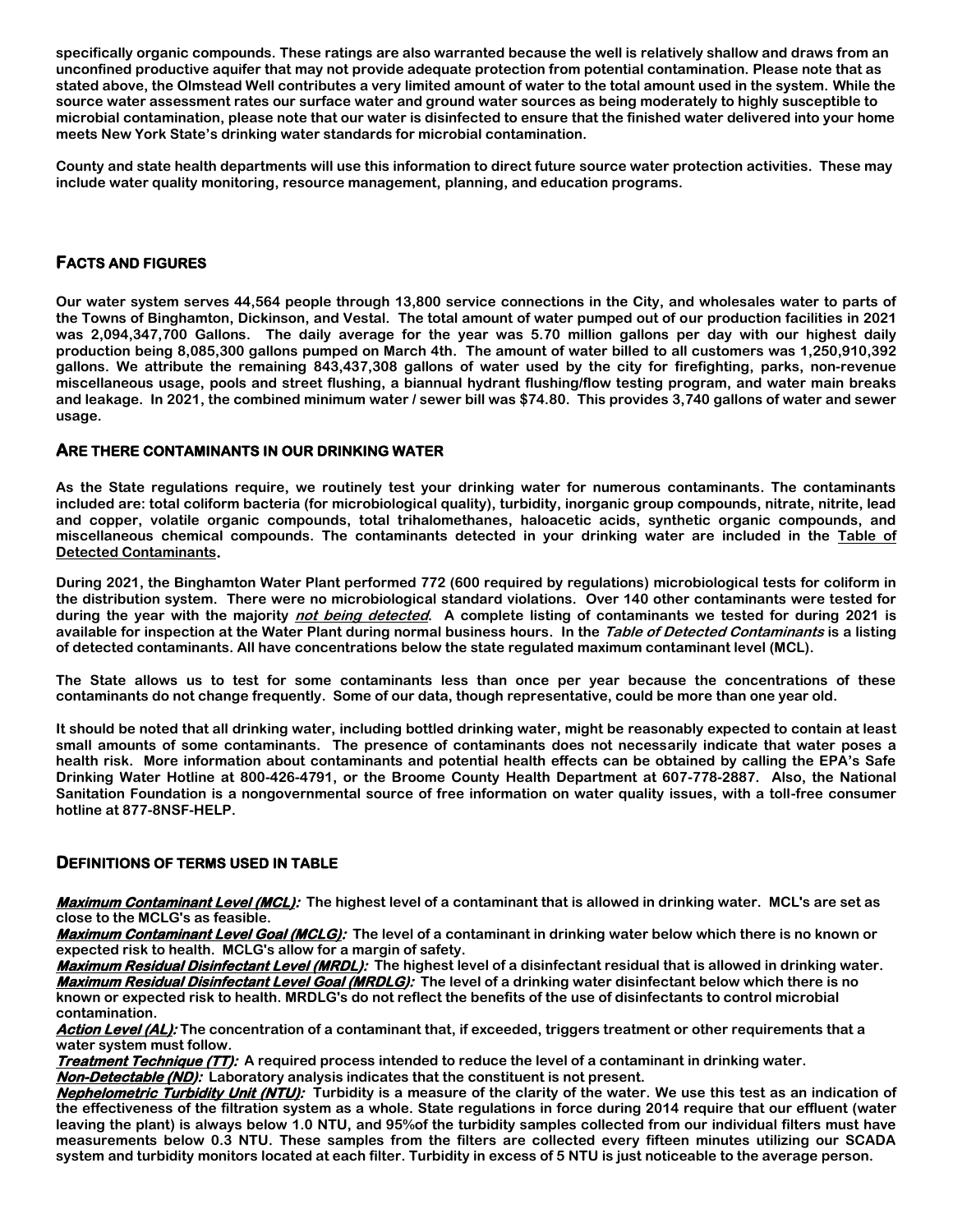**Milligrams per liter (mg/l): Corresponds to one part of liquid in one million parts of liquid (parts per million - ppm). Micrograms per liter (ug/l): Corresponds to one part of liquid in one billion parts of liquid (parts per billion - ppb). Picocuries per liter (pCi/L): A measure of the radioactivity in water.**

**Locational Running Annual Average (LRAA): The average result of four consecutive quarterly compliance chemical testing series at any one location.**

| <b>Table of Detected Contaminants</b>                    |                               |                  |                     |                                            |             |                |                                          |                                                                                                                                          |  |
|----------------------------------------------------------|-------------------------------|------------------|---------------------|--------------------------------------------|-------------|----------------|------------------------------------------|------------------------------------------------------------------------------------------------------------------------------------------|--|
| <b>CONTAMINANT</b>                                       |                               | <b>VIOLATION</b> | <b>DATE</b>         | <b>LEVEL</b><br><b>DETECTED</b><br>(Range) | <b>UNIT</b> | <b>MCLG</b>    | <b>Regulatory</b><br>Limit<br><b>MCL</b> | <b>LIKELY SOURCE OF CONTAMINANT</b>                                                                                                      |  |
| <b>Inorganics</b>                                        |                               |                  |                     |                                            |             |                |                                          |                                                                                                                                          |  |
| <b>Barium</b>                                            | Plant<br>Well                 | NO               | 9/15/21<br>1/6/21   | 0.0172<br>0.0841                           | ug/L        | $\overline{2}$ | $\overline{2}$                           | Discharge of drilling wastes;<br>discharge from metal refineries;<br>erosion of natural deposits                                         |  |
| <b>Fluoride</b>                                          | Plant $(*4)$<br>Well          | NO               | Daily<br>1/19/21    | $(0.10 - 0.88)$<br>0.170                   | mg/L        | 1.0            | 2.2                                      | Additive for good dental health and<br>erosion of natural deposits                                                                       |  |
| <b>Nitrate</b>                                           | Plant<br>Well                 | NO               | 5/26/21<br>5/26/21  | 0.17<br>3.2                                | mg/L        | 10             | 10                                       | Runoff from fertilizer, runoff from<br>septic tanks, sewage, natural erosion                                                             |  |
| Selenium                                                 | Well                          | NO               | 1/6/21              | 2.3                                        | ug/l        | 50             | 50                                       | Discharge from petroleum and metal<br>refineries; Erosion of natural<br>deposits; Discharge from mines.                                  |  |
| Sodium                                                   | Plant<br>Well $(*1)$          | NO               | 6/2/17<br>9/15/21   | 18.4<br>120                                | mg/L        | N/A            | None                                     | Natural in soil, road salt, water<br>softeners                                                                                           |  |
|                                                          |                               |                  |                     | <b>Emerging Contaminants</b>               |             |                |                                          |                                                                                                                                          |  |
| 1,4 Dioxane                                              | Plant<br>Well                 | NO               | Quarterly           | ND<br>0.047-0.051                          | ug/L        | N/A            | 1.0                                      | Released into the environment from<br>commercial and industrial sources<br>and is associated with inactive and<br>hazardous waste sites. |  |
| <b>PFOS</b>                                              | Plant<br>Well                 | NO               | Quarterly           | ND<br>$5.6 - 6.2$                          | ng/L        | N/A            | 10                                       | Released into the environment from<br>widespread use in commercial and<br>industrial applications.                                       |  |
| <b>PFOA</b>                                              | Plant<br>Well                 | NO               | Quarterly           | <b>ND</b><br>$4.1 - 4.3$                   | ng/L        | N/A            | 10                                       | Released into the environment from<br>widespread use in commercial and<br>industrial applications.                                       |  |
|                                                          |                               |                  |                     | <b>Disinfection By Products</b>            |             |                |                                          |                                                                                                                                          |  |
| Total Trihalomethanes (*2)<br><b>Distribution system</b> |                               | NO               | Quarterly           | 36.2<br>$(8.5 - 77.2)$                     | ug/L        | N/A            | 80                                       | <b>Byproduct of disinfection. TTHMs</b><br>form when chlorine meets organic<br>matter.                                                   |  |
| Haloacetic Acids (*3)                                    | <b>Distribution system</b>    | NO               | Quarterly           | 18.7<br>$(ND-35.0)$                        | ug/L        | N/A            | 60                                       | By product of disinfection. HAA5s<br>form when chlorine meets organic<br>matter.                                                         |  |
| Chlorite                                                 | <b>Plant Average</b><br>Daily | NO               | Daily<br>Average    | $0.153 -$<br>0.374                         | mg/L        | N/A            | 1.0                                      | By product of in-plant generation of<br>chlorine dioxide                                                                                 |  |
| Sodium Hypochlorite Plant<br>Average                     | Daily High                    | NO               | Daily<br>9/7/21     | 1.51<br>1.85                               | mg/L        | N/A            | 4.0                                      | Chemical used in the disinfection of<br>drinking water (as Free Chlorine)                                                                |  |
|                                                          |                               |                  |                     | <b>Radiological</b>                        |             |                |                                          |                                                                                                                                          |  |
| Uranium                                                  | Well                          | NO               | 6/15/16             | 0.214                                      | pCi/L       | 0              | 15                                       | <b>Erosion of natural deposits</b>                                                                                                       |  |
| Gross Alpha                                              | Plant<br>Well                 | NO               | 6/28/17<br>6/15/16  | 0.052<br>0                                 | pCi/L       | 0              | 15                                       | <b>Erosion of natural deposits</b>                                                                                                       |  |
| Gross Beta                                               | Plant<br>Well                 | NO               | 12/11/12<br>6/15/16 | 1.92<br>3.96                               | pCi/L       | 0              | 50                                       | Decay of natural deposits and man-<br>made emissions                                                                                     |  |
| Radium 226                                               | Plant<br>Well                 | NO               | 6/28/17<br>6/15/16  | 0.542<br>0.439                             | pCi/L       | 0              | 5                                        |                                                                                                                                          |  |
| Radium 228                                               | Plant<br>Well                 | NO               | 6/28/17<br>6/15/16  | 0.533<br>0.060                             | pCi/L       | 0              | 5                                        | <b>Erosion of natural deposits</b>                                                                                                       |  |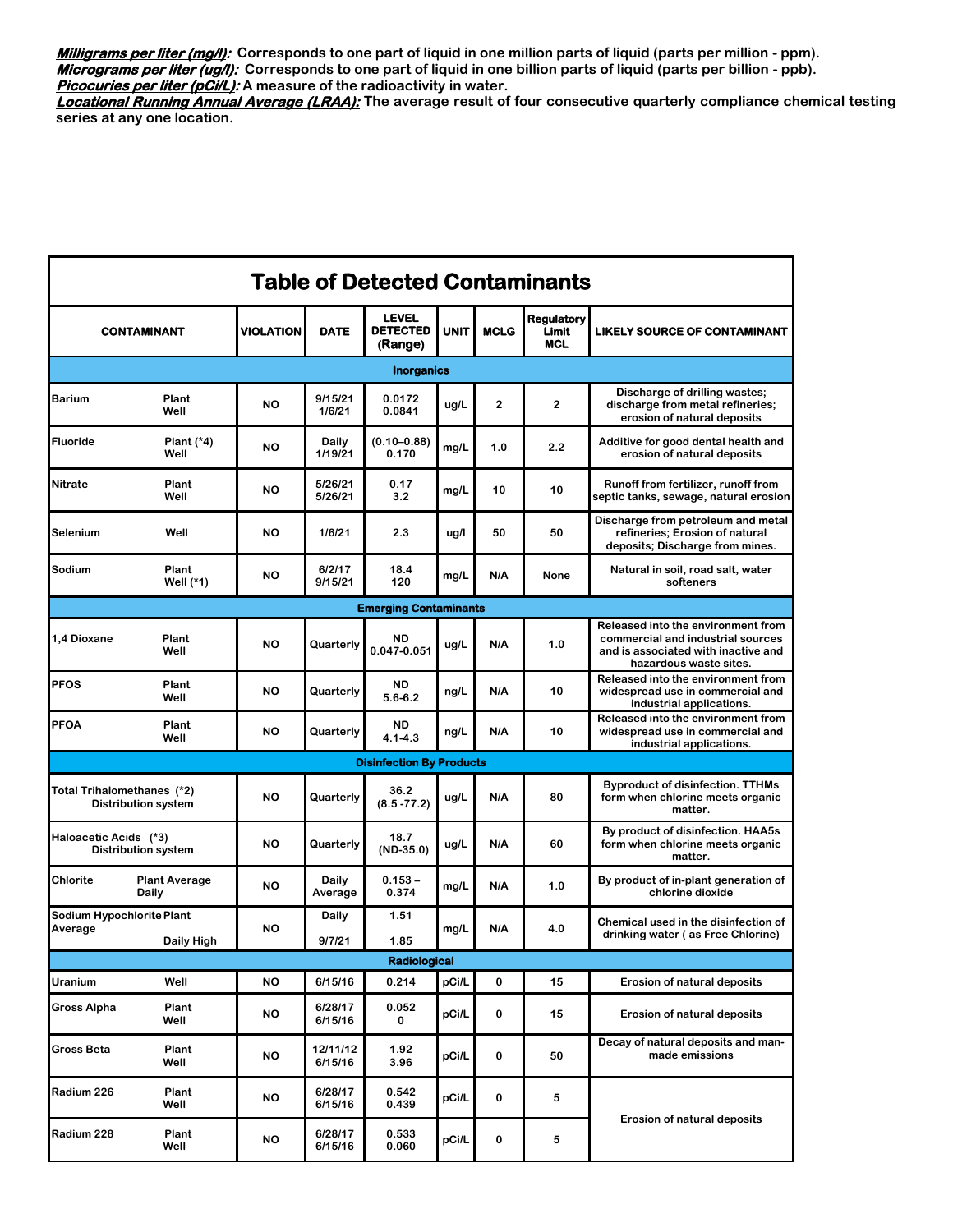## **\* Notes:**

**1 – Water containing more than 20 mg/l of sodium should not be used for drinking by people on severely restricted sodium diets. Water containing more than 270 mg/l of sodium should not be used for drinking by people on moderately restricted sodium diets.**

**2 - This level represents the highest locational running annual average and the range of the following contaminants: Chloroform, Bromodichloromethane, Dibromochloromethane & Bromoform.**

**3- This level represents the highest locational running annual average and the range of the following contaminants: Monochloroacetic Acid, Monobromoacetic Acid, Dichloroacetic Acid, Trichloroacetic Acid & Dibromoacetic Acid.**

## **UNREGULATED CONTAMINANT MONITORING**

**The 1996 amendments to the Safe Drinking Water Act (SDWA) require that once every five years, the U.S. Environmental Protection Agency (EPA) issue a new list of no more than 30 unregulated contaminants monitored by public water systems (PWSs). The Unregulated Contaminant Monitoring Rule (UCMR) provides EPA and other interested parties with scientifically valid data on the occurrence of contaminants in drinking water. Unregulated contaminants are those that don't yet have a drinking water standard set by US EPA. The purpose of monitoring for these contaminants is to help EPA decide whether the contaminants should have a standard.** 

| Contaminant                    | Level<br><b>Detected</b> | <b>Unit</b><br><b>Measurement</b> | <b>Likely Source of Contamination</b>                                              |  |  |  |  |
|--------------------------------|--------------------------|-----------------------------------|------------------------------------------------------------------------------------|--|--|--|--|
| <b>Total Organic</b><br>Carbon | $1.00 - 3.40$            | mg/l                              | Naturally<br>Tested as a<br>occurring.<br>precursor of<br>disinfection byproducts. |  |  |  |  |
| <b>Bromide</b>                 | $ND - 0.026$             | mg/l                              | Naturally occurring.<br>Tested as a<br>precursor of<br>disinfection byproducts.    |  |  |  |  |
| Haloacetic<br>$Acids^*$        | $2.00 - 41.1$            | $\mu$ g/l                         | By-product of drinking water disinfection needed to kill<br>harmful organisms.     |  |  |  |  |
| Manganese                      | $0.0093 - 0.074$         | mq/l                              | Source is erosion of natural deposits.                                             |  |  |  |  |

**The following unregulated contaminants were detected in our water system during 2018 and 2019:**

**\* These levels represent the total levels of the following contaminants: Monochloroacetic Acid, Monobromoacetic Acid, Dichloroacetic Acid, Trichloroacetic Acid, Dibromoacetic Acid, Bromochloroacetic Acid, Bromdichloroacetic Acid, Chlorodibromoacetic Acid, Tribromoacetic Acid**

### **LEAD AND COPPER**

**In 1994, the City of Binghamton conducted a corrosion optimization study to reduce lead and copper levels in your tap water. The report and study were approved by the New York State Department of Health and the City's corrosion control was deemed optimized. Follow up testing in 1996 and 1999 reaffirmed the study's findings. The City of Binghamton has optimized corrosion control treatment and has had monitoring reduced to once every three years by the New York State Department of Health.**

**In 2019, the City completed the lead and copper monitoring required under their reduced schedule of a minimum of 30 distribution system (residential) sampling sites every 3 years. The 90th percentile corresponding to 30 samples is the 27th sample in ascending order. In 2022, the City will again sample for lead and copper in the distribution system.**

| Lead/Copper<br><b>Results</b> | <b>Violation</b><br>Yes/No | Date of<br><b>Sample</b> | Range<br><b>Results</b> | 90 <sup>th</sup> %tile<br><b>Results</b> | Unit | <b>MCLG</b> | Reg. Limit<br>90th %tile<br><b>Action Level</b> |
|-------------------------------|----------------------------|--------------------------|-------------------------|------------------------------------------|------|-------------|-------------------------------------------------|
| Lead                          | No                         | 2019                     | ND - 0.7160             | 0.0079                                   | mg/L | 0           | 0.015                                           |
| Copper                        | No                         | 2019                     | $0.006 - 0.417$         | 0.212                                    | mg/L | 1.3         | 1.3                                             |

**During the testing in 2019, the City found 1 residential home that was at the action level or higher in the lead sampling results. We also found 1 home that failed to follow sampling protocol. At this time, we are working with this home to help**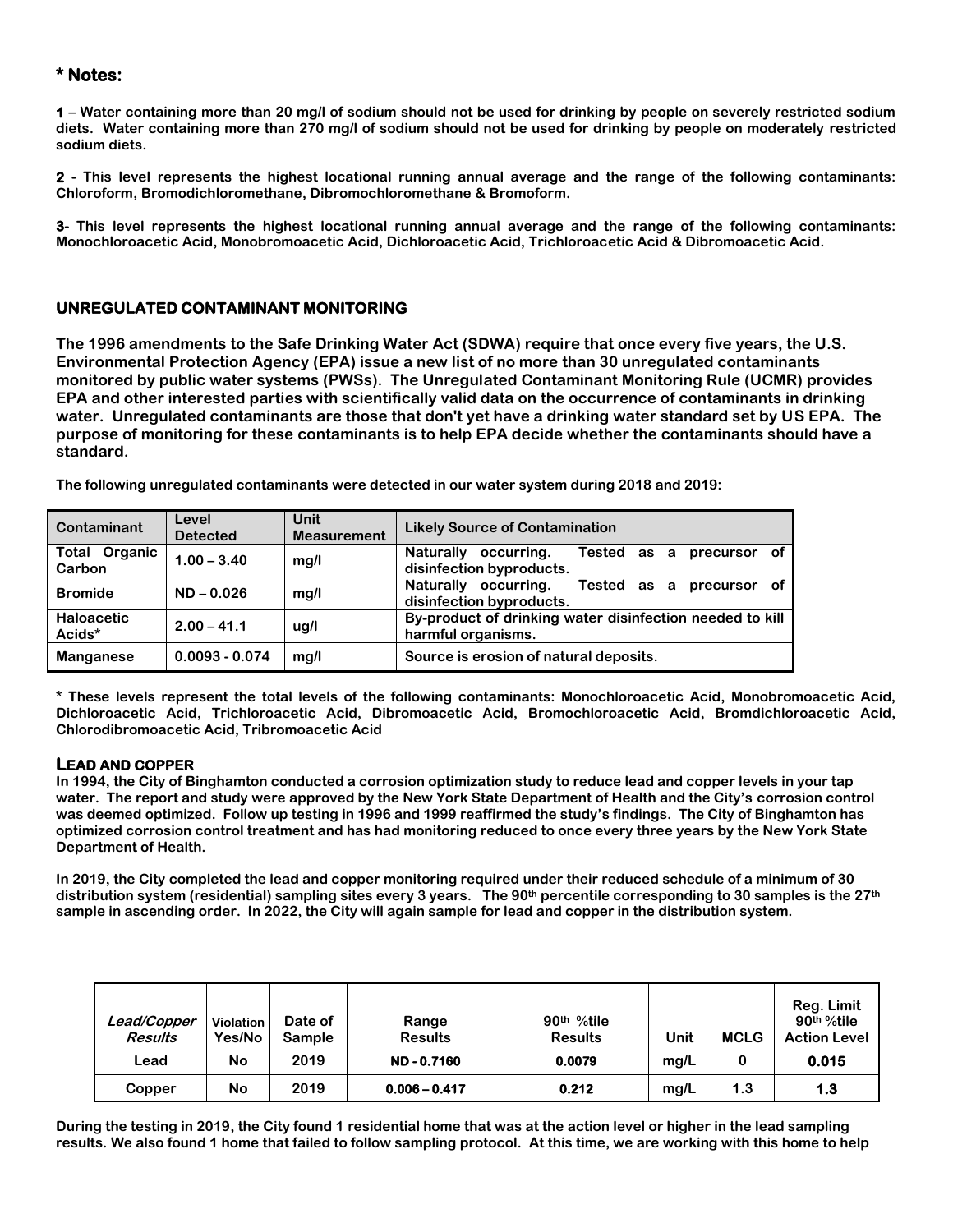**them reduce their lead residual levels. The elevated lead level found in area homes is an isolated incident. In most cases, the results were indicative of an interior plumbing issue rather than a reflection of the source water.**

**If present, elevated levels of lead can cause serious health problems, especially for pregnant women, infants, and young children. It is possible that lead levels at your home may be higher than at other homes in the community as a result of materials used in your home's plumbing. The City of Binghamton is responsible for providing high quality drinking water, but cannot control the variety of materials used in plumbing components. When your water has been sitting for several hours, you can minimize the potential for lead exposure by flushing your tap for 30 seconds to 2 minutes before using water for drinking or cooking. If you are concerned about lead in your water, you may wish to have your water tested. Information on lead in drinking water, testing methods, and steps you can take to minimize exposure is available from the Safe Drinking Water Hotline (1-800-426-4791) or a[t http://www.epa.gov/safewater/lead.](http://www.epa.gov/safewater/lead)** 

**As a result of the optimization report, other parameters are monitored to ensure that our water quality remained within the guidelines of the study. These parameters are known as Water Quality Parameters. During 2021 we collected samples that pertained to the study, and the results are compiled below.** 

| <b>Parameter</b>                   | <b>High Level</b><br>(mg/l) | <b>Low Level</b><br>(mg/l) | <b>Mean</b><br>(mg/l) |
|------------------------------------|-----------------------------|----------------------------|-----------------------|
| <b>Alkalinity (as CaCO3)</b>       | 74.4                        | 25.8                       | 47                    |
| <b>Specific Conductance</b>        | 384                         | 164                        | 224                   |
| <b>Calcium Hardness (as CaCO3)</b> | 67.9                        | 29.0                       | 50.0                  |
| Orthophosphate (as PO4)            | 0.200                       | 0.0500                     | 0.120                 |
| PН                                 | 7.80                        | 6.90                       | 7.35                  |
| Temperature                        | 83 F                        | 32F                        | 57.5 F                |

#### **INFORMATION ON THE ADDITION OF FLUORIDE**

**Our system is one of many in New York State that provides drinking water with a controlled, low level of Fluoride for consumer dental health protection. Fluoride is added to your water by the Water Filtration Plant and is monitored no less than every four hours by water plant operators and laboratory personnel. According to the Center for Disease Control, Fluoride is very effective in preventing cavities when present in drinking water at an optimal range from 0.6 – 0.8 mg/L. During 2021 monitoring showed Fluoride levels in your water were in the optimal range 100 % of the time**

#### **WHAT DOES THIS INFORMATION MEAN?**

**As you can see by the table, our system had Zero MCL violations in 2021. We also learned through our testing that some other contaminants have been detected; however, these contaminants were detected below the level allowed by the State, as indicated in the table.**

#### **EMERGING ORGANIC CONTAMINANTS**

#### **Perfluorooctanoic acid (PFOA), Perfluorooctansulfonic acid (PFOS), and 1,4 Dioxane (1,4-D)**

**PFOA, PFOS, and 1,4-D are relatively ubiquitous in the environment due to their historical widespread use and persistence. The New York State Health Department has instituted regulations requiring water systems to test for these contaminants. PFOA and PFOS have been used in a variety of consumer and industrial products as surface coatings and/or protectants because of their nonstick properties. Research indicates that these compounds bioaccumulate in various organisms, including fish and humans.**

**1,4-D has been largely used as a solvent stabilizer for chemical processing but can also be found as a purifying agent in the manufacturing of pharmaceuticals as well as a contaminant in ethoxylated surfactants commonly used in consumer cosmetics, detergents, and shampoos. Research indicates that this chemical does not bioaccumulate in the food chain.**

**We are informing you that although our testing detected these compounds in the Olmstead Well, they did not exceed the MCLs set forth by the New York State Health Department. We are pleased to inform you that we did not detect any of these compounds at the Water Filtration Plant.**

#### **IS OUR WATER SYSTEM MEETING OTHER RULES THAT GOVERN OPERATIONS?**

**During 2021, our system was in substantial compliance with applicable State drinking water operating, monitoring and reporting requirements.** 

### **DO I NEED TO TAKE SPECIAL PRECAUTIONS?**

**Some people may be more vulnerable to disease causing microorganisms or pathogens in drinking water than the general population. Immuno-compromised persons such as persons undergoing chemotherapy, persons who have undergone organ transplants, people with HIV/AIDS or other immune system disorders, some elderly, and infants can be particularly at risk from infections. These people should seek advice from their health care provider about their drinking water. EPA/CDC guidelines on appropriate means to lessen the risk of infection by Cryptosporidium, Giardia and other microbial pathogens are available from the Safe Drinking Water Hotline (800-426-4791).**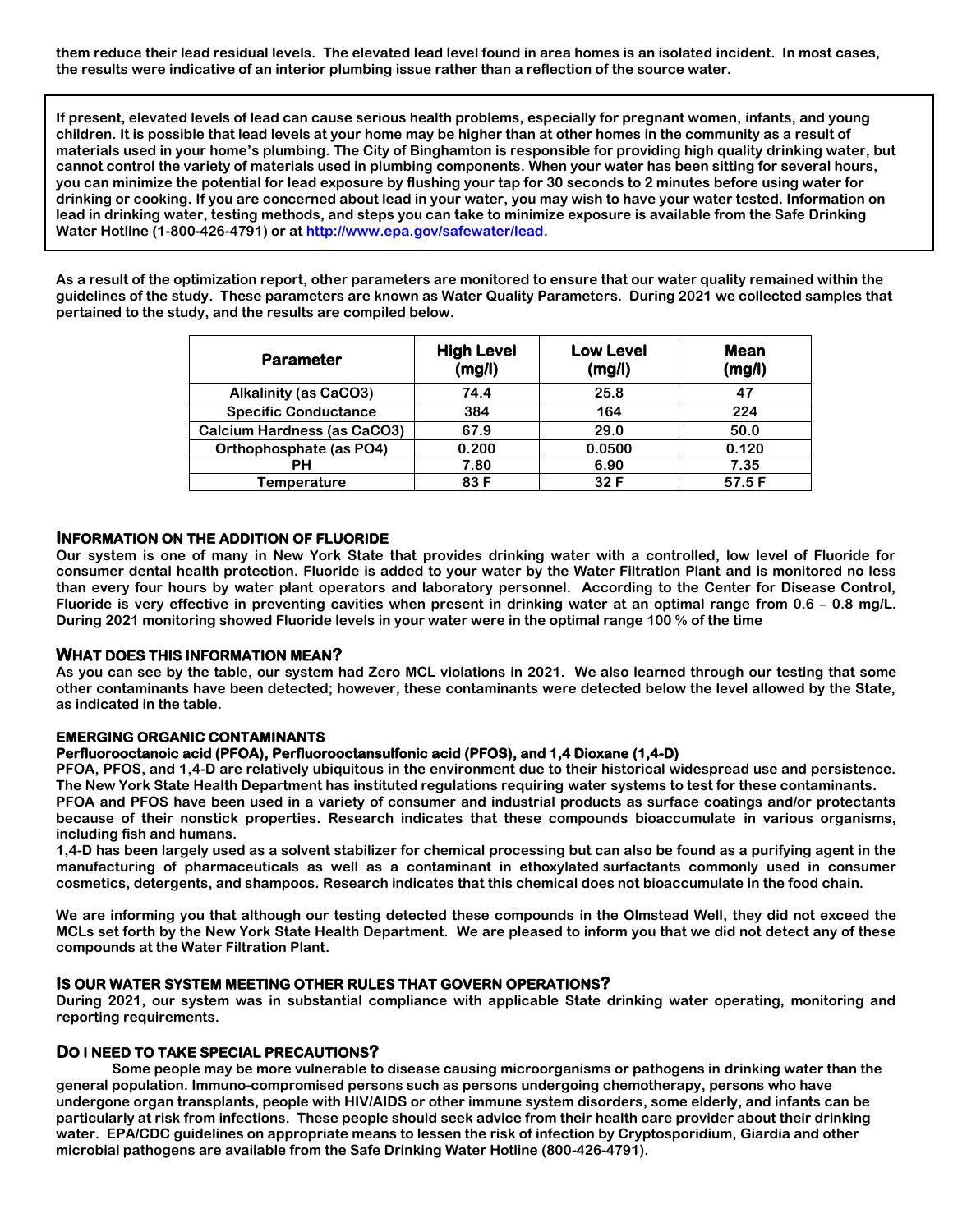### **WHY SAVE WATER AND HOW TO AVOID WASTING IT?**

**Although our system has an adequate amount of water to meet present and future demands, there are a number of reasons why it is important to conserve water:**

- **Saving water saves energy and some of the costs associated with both of these necessities of life.**
- **Saving water reduces the cost of energy required to pump water and the need to construct costly new wells, pumping systems, and water towers.**
- **Saving water lessens the strain on the water system during a dry spell or drought, helping to avoid severe water use restrictions so that essential firefighting needs are met.**

**You can play a role in conserving water by becoming aware of the amount of water your household is using, and by looking for ways to use less whenever you can. It is not hard to conserve water. Conservation tips include:**

- **Automatic dishwashers use 15 gallons for every cycle, regardless of how many dishes are loaded. Partial loads waste money. Fill it to capacity prior to each run.**
- **Turn off the tap when brushing your teeth.**
- **Check every faucet in your home for leaks. Just a slow drip can waste 15 to 20 gallons a day. Repair these fixtures and you can save almost 6,000 gallons per year.**
- **Check your toilets for leaks by putting a few drops of food coloring in the tank, watch for a few minutes to see if the color shows up in the bowl. It is not uncommon to lose up to 100 gallons a day from one of these otherwise invisible toilet leaks. Fix it and you save more than 30,000 gallons a year.**
- **Use your water meter to detect hidden leaks. Simply turn off all taps and water using appliances, and then check the meter after 15 minutes. If it moved, you have a leak.**

## **SYSTEM IMPROVEMENTS**

- **The Water Meter Department responded to 6064 service calls with 441 of them direct meter replacements in addition to meter reading and meter change outs. We currently have 340 large meters on radio read including most of our larger buildings and complexes. The Department currently tracks and maintains records for 470 Back Flow Cross Connection devices located in the City of Binghamton and we have several employees certified for back flow testing which take care of our in house devices.**
- **The Water Distribution Department replaced 9 hydrants, repaired 18 main breaks replaced 13 water services and over 125 feet of new water main including 15 gate valves in addition to standard duties and street reconstruction projects. We also respond to numerous service calls and many late nights and after hour repairs.**
- **Our Street utility and reconstruction work included 2,005 Feet of new water main ranging from 6" – 12" diameters. 50 new and replaced water service lines. 31 new fire hydrants. 104 new system gate valves. These replacements help us continue to serve our community for years into the future.**

### **IN CLOSING**

**Thank you for allowing us to continue to provide your family with quality drinking water this year. We ask that all our customers help us to protect our water sources, which are the heart of our community. Please feel free to call the Water Department office for any questions concerning this report or additional information concerning your water.**

**We also ask for your help in maintaining security at any of our unmanned remote facilities. If you ever have any concerns with vandalism or suspicious behavior around any City of Binghamton Water facility, please call the Water Department at 607-772-7221 or the Binghamton Police Department at 723-5321.**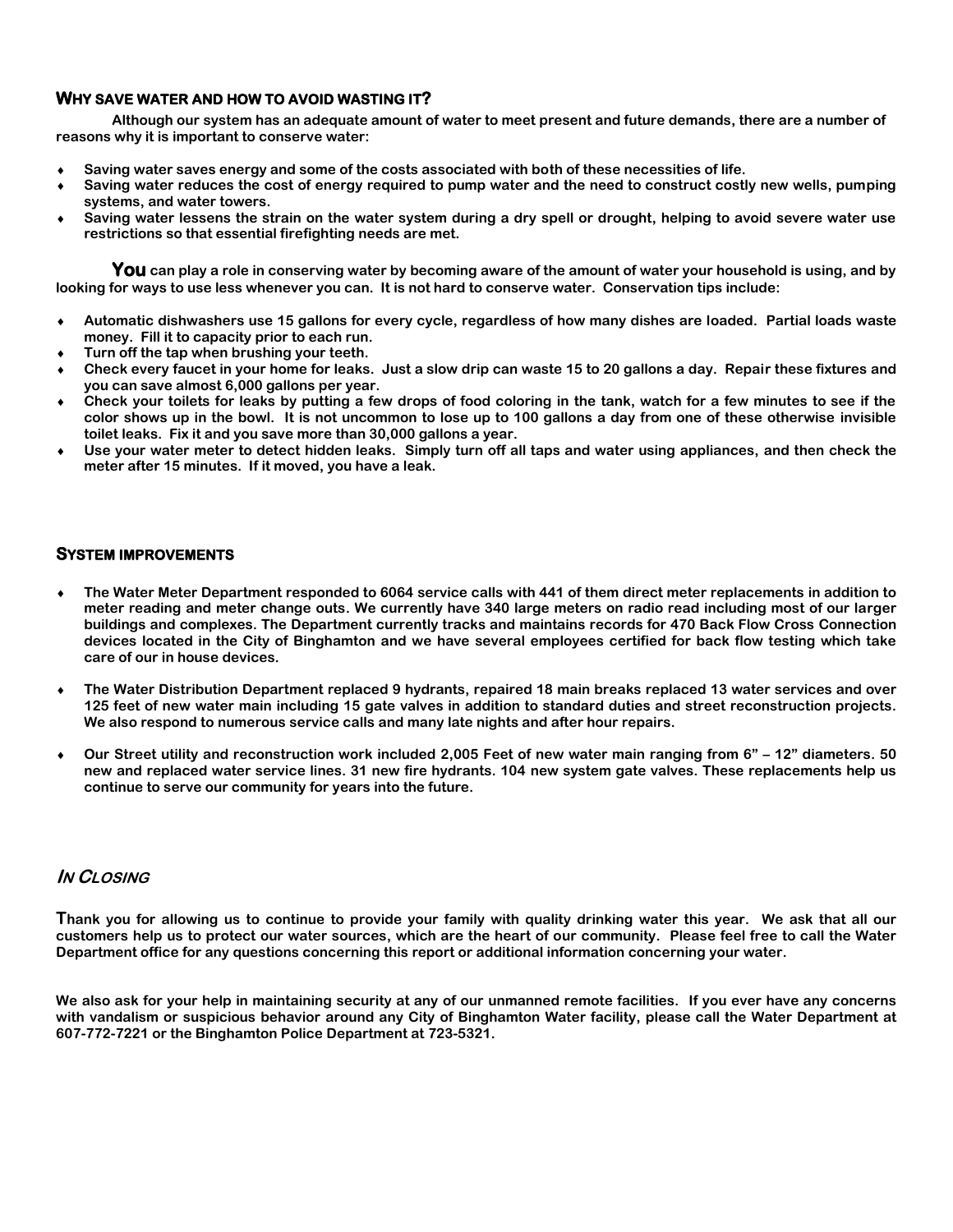# **Annual Drinking Water Quality Report for 2021** *Hillcrest Water District # 1 Hillcrest, New York Public Water Supply ID# NY0301667*

# **INTRODUCTION**

To comply with State regulations, this annual report is issued by the Hillcrest Water District #1, describing the quality of your drinking water. The purpose of this report is to raise your understanding of drinking water and awareness of the need to protect our drinking water sources. Last year, your tap water met all State drinking water health standards. We are proud to report that our system has not violated a maximum contaminant level or any other water quality standard during this reporting period. This report provides an overview of last year's water quality. Included are details about where your water comes from, what it contains, and how it compares to State standards.

If you have any questions about this report or concerning your drinking water, please contact the **Town Engineer, at (607) 648 4800 ext. 6.** We want you to be informed about your drinking water. If you want to learn more, please attend any of our regularly scheduled Town Board meetings. The meetings are held on the first Wednesday of the month at 7:00 PM at the Fenton Town Hall, 44 Park Street in Port Crane.

## **WHERE DOES OUR WATER COME FROM?**

In general, the sources of drinking water (both tap water and bottled water) include rivers, lakes, streams, ponds, reservoirs, springs, and wells. As water travels over the surface of the land or through the ground, it dissolves naturally occurring minerals and, in some cases, radioactive material, and can pick up substances resulting from the presence of animals or from human activities. Contaminants that may be present in source water include: microbial contaminants; inorganic contaminants; pesticides and herbicides; organic chemical contaminants; and radioactive contaminants. In order to ensure that tap water is safe to drink, the State Department of Health (DOH) and the Federal Environmental Protection Agency (EPA) prescribe regulations which limit the amount of certain contaminants in water provided by public water systems. The State DOH and the Federal Food and Drug Administration's (FDA) regulations establish limits for contaminants in bottled water which must provide the same protection for public health.

Our water system serves approximately 2,800 people through 856 active service connections. We also provide water to The Village of Port Dickinson. Our water source is from deep wells. The well field contains three wells, ranging in depth from 210 feet to 219 feet that draw water from a lower aquifer in the Chenango River basin. The water is pumped from the wells into two covered storage tanks with a combined capacity of 1,250,000 gallons. The total water produced in 2021 was 131,400,000 gallons (64,034,275 gallons to Port Dickinson). The daily average of water treated and pumped to our storage tanks was 360,000 gallons. A 2022 water analysis shows that about 10% of the production was lost to hydrant flushing, fire department and other unmetered uses and system leaks.

The water is disinfected with sodium hypochlorite as it leaves the well field. We also add a polyphosphate sequestrant to keep dissolved iron and manganese found in our water in solution.

The current rates for users are \$54.00 for 1000 cubic feet with additional use billed at \$2.12 per 100 cubic feet, thereafter.

A private consultant sponsored by the NYS DOH has completed a source water assessment in 2003. The complete report is available for your review at the Town Engineer's office. A summary report prepared by the Broome County Health Department is attached.

## **ARE THERE CONTAMINANTS IN OUR DRINKING WATER?**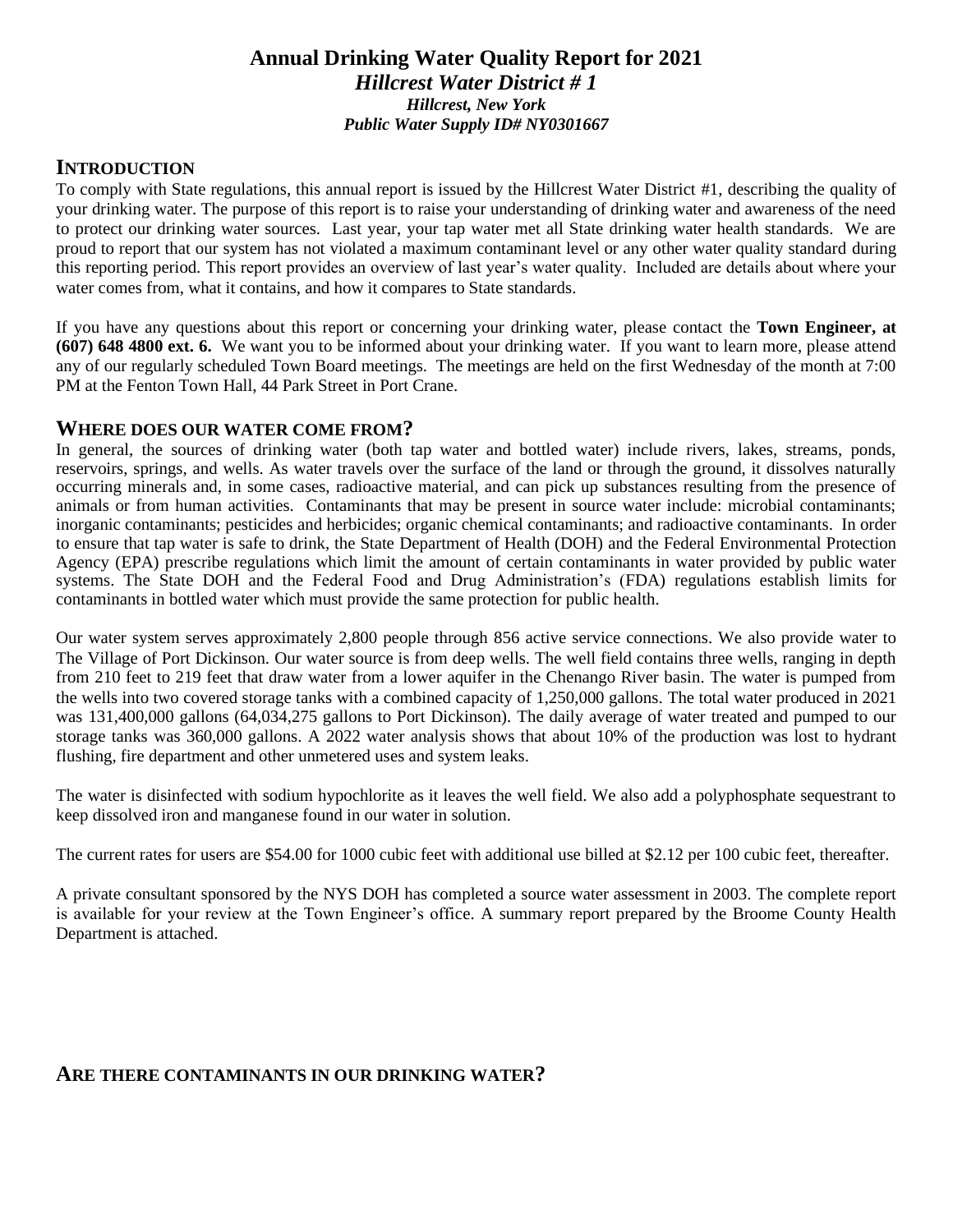As the State regulations require, we routinely test your drinking water for numerous contaminants. These contaminants include: total coliform, turbidity, inorganic compounds, nitrate, nitrite, lead and copper, volatile organic compounds, and synthetic organic compounds. The table presented below depicts which compounds were detected in your drinking water. The State allows us to test for some contaminants less than once per year because the concentrations of these contaminants do not change frequently. None of the compounds we tested for were detected in your drinking water above the regulatory limit.

It should be noted that all drinking water, including bottled drinking water, may be reasonably expected to contain at least small amounts of some contaminants. The presence of contaminants does not necessarily indicate that water poses a health risk. More information about contaminants and potential health effects can be obtained by calling the EPA's Safe Drinking Water Hotline (800-426-4791) or the Broome County Health Department at (607) 778-2887.

# *Annual Drinking Water Quality Report for 2021 Hillcrest Water District # 1 Hillcrest, New York*

*Public Water Supply ID# NY0301667*

| <b>TABLE OF DETECTED CONTAMINANTS - HILLCREST 2021</b> |                     |                           |                   |                                           |                          |                       |                                    |                                                                                                       |
|--------------------------------------------------------|---------------------|---------------------------|-------------------|-------------------------------------------|--------------------------|-----------------------|------------------------------------|-------------------------------------------------------------------------------------------------------|
| Contaminant                                            | Violation<br>Yes/No | Well No./<br>Location     | Date of<br>Sample | Level<br>Detected<br>(Avg/Max)<br>(Range) | Unit<br>Measure-<br>ment | <b>MCLG</b>           | Regulatory<br>Limit<br>(MCL or AL) | Likely Source of<br>Contamination                                                                     |
| <b>Inorganics</b>                                      |                     |                           |                   |                                           |                          |                       |                                    |                                                                                                       |
| Barium                                                 | No                  | <b>Treatment</b><br>Plant | 8/17/20           | 0.214                                     | mg/l                     | N/A                   | 2.0                                | Discharge of drilling wastes;<br>discharge from metal<br>refineries; erosion of natural<br>deposits.  |
| Sodium $1$                                             | N <sub>0</sub>      | Well #1<br>Well #3        | 9/20/21           | 53.1<br>53.2                              | mg/l                     | See Health<br>Effects | N/A                                | Naturally occurring; Road salt;<br>Water softeners; Animal waste.                                     |
| Copper $2$                                             | No                  | <b>Distribution</b>       | 6/11/19           | 0.196<br>$(0.0239 -$<br>0.694)            | mg/l                     | $\mathbf{0}$          | $AL = 1.3$                         | Corrosion of household<br>plumbing systems, erosion of<br>natural deposits.                           |
| Lead $2$                                               | No                  | Distribution              | 6/11/19           | 1.3<br>$(ND - 2.3)$                       | $\frac{u g}{l}$          | $\mathbf{0}$          | $AL = 15$                          | Corrosion of household<br>plumbing systems, erosion of<br>natural deposits.                           |
| Nitrate                                                | N <sub>0</sub>      | Well #1<br>Well #3        | 9/20/21           | 1.38<br>1.38                              | mg/1                     | 10                    | 10                                 | Runoff from fertilizer use:<br>leaching from septic tanks,<br>sewage; erosion of natural<br>deposits. |
| <b>Disinfection Byproducts</b>                         |                     |                           |                   |                                           |                          |                       |                                    |                                                                                                       |
| Total<br>Trihalo-<br>Methanes <sup>3</sup>             | No                  | Distribution              | 9/20/21           | 4.22                                      | $\frac{u g}{l}$          | N/A                   | 80                                 | By-products of drinking water<br>chlorination.                                                        |
| <b>Radiological Contaminants</b>                       |                     |                           |                   |                                           |                          |                       |                                    |                                                                                                       |
| Gross Alpha                                            | N <sub>0</sub>      | <b>Entry Point</b>        | 12/13/16          | 2.13                                      | pCi/1                    | $\mathbf{0}$          | 15                                 | Erosion of natural deposits                                                                           |
| Radium 226                                             | No                  | <b>Entry Point</b>        | 12/13/16          | 0.235                                     | pCi/l                    | $\Omega$              | 5                                  | Erosion of natural deposits                                                                           |
| Radium 228                                             | N <sub>0</sub>      | <b>Entry Point</b>        | 12/13/16          | 1.08                                      | pCi/1                    | $\mathbf{0}$          | 5                                  | Erosion of natural deposits                                                                           |

#### **Notes:**

1 - Water containing more than 20 mg/l of sodium should not be used for drinking by people on severely restricted sodium diets. Water containing more than 270 mg/l of sodium should not be used for drinking by people on moderately restricted sodium diets.

 $2$  - The level presented represents the  $90<sup>th</sup>$  percentile of the 10 sites tested. A percentile is a value on a scale of 100 that indicates the percent of a distribution that is equal to or below it. The 90<sup>th</sup> percentile is equal to or greater than 90% of the copper values detected at your water system. In this case, ten samples were collected at your water system and the 90<sup>th</sup> percentile value was the ninth highest value. The action level for lead or copper was not exceeded at any of the sites tested.

3 – This level represents the total levels of the following contaminants: chloroform, bromodichloromethane, dibromochloromethane, and bromoform.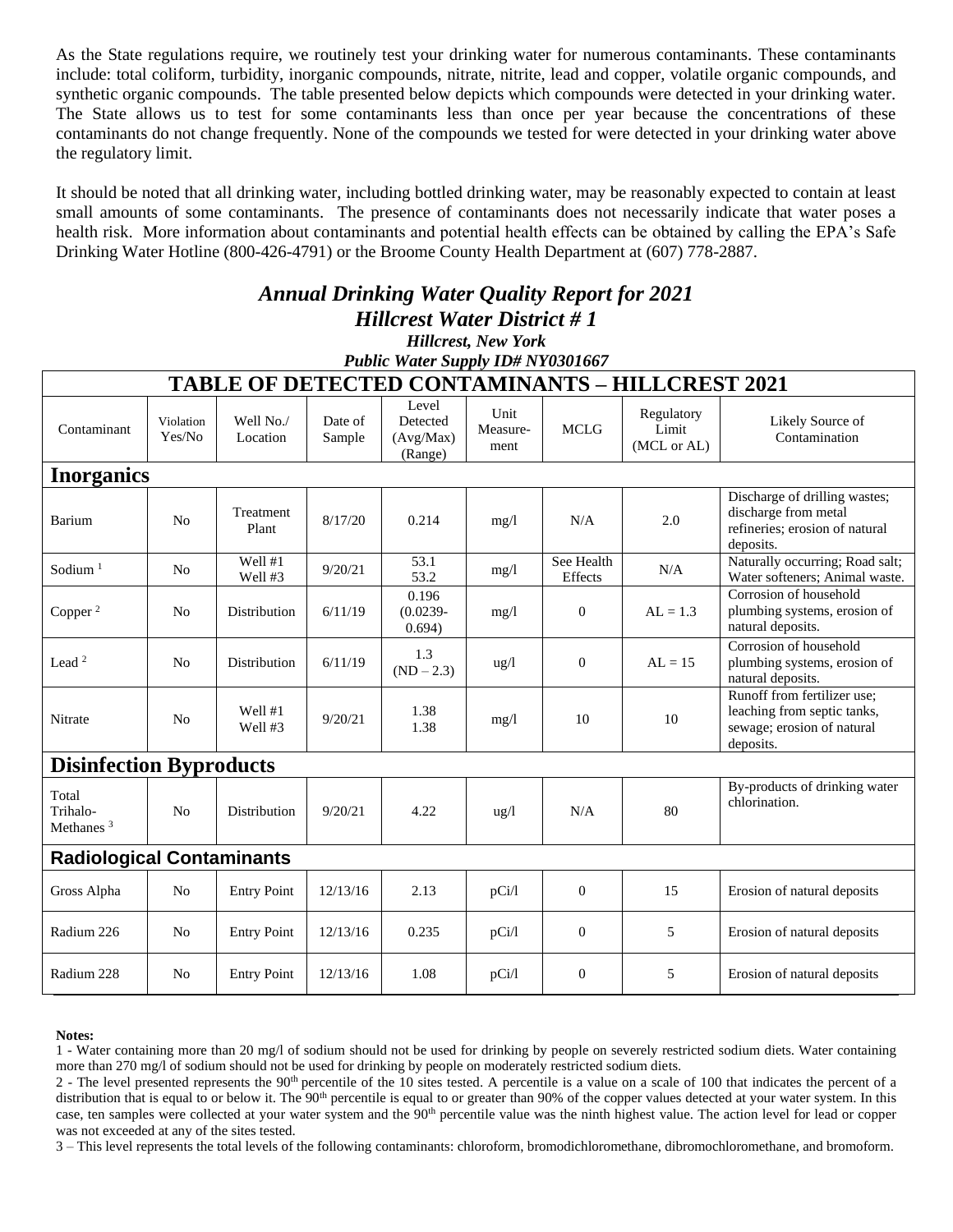## **Definitions:**

*Maximum Contaminant Level*(MCL): The highest level of a contaminant that is allowed in drinking water. MCLs are set as close to the MCLGs as feasible.

*Maximum Contaminant Level Goal* (MCLG): The level of a contaminant in drinking water below which there is no known or expected risk to health. MCLGs allow for a margin of safety.

*Maximum Residual Disinfectant Level* (MRDL): The highest level of a disinfectant allowed in drinking water. There is convincing evidence that addition of a disinfectant is necessary for control of microbial contaminants.

*Maximum Residual Disinfectant Level Goal* (MRDLG): The level of a drinking water disinfectant below which there is no known or expected risk to health. MRDLGs do not reflect the benefits of the use of disinfectants to control microbial contamination.

*Action Level* (AL): The concentration of a contaminant that, if exceeded, triggers treatment or other requirements that a water system must follow.

*Non-Detects* (ND): Laboratory analysis indicates that the constituent is not present.

*Milligrams per liter* (Mg/l): Corresponds to one part of liquid in one million parts of liquid (parts per million - ppm). *Micrograms per liter* (Ug/l): Corresponds to one part of liquid in one billion parts of liquid (parts per billion - ppb). *Picocuries per liter* (pCi/l): A measure of the radioactivity in water.

# **WHAT DOES THIS INFORMATION MEAN?**

As you can see by the table, our system had no violations. We have learned through our testing that some contaminants have been detected; however, these contaminants were detected below the level allowed by the State.

# **EMERGING ORGANIC CONTAMINANTS**

## **Perfluorooctanoic acid (PFOA), Perfluorooctansulfonic acid (PFOS), and 1,4 Dioxane (1,4-D)**

PFOA, PFOS, and 1,4-D are relatively ubiquitous in the environment due to their historical widespread use and persistence. The New York State Health Department has instituted regulations requiring water systems to test for these contaminants.

PFOA and PFOS have been used in a variety of consumer and industrial products as surface coatings and/or protectants because of their nonstick properties. Research indicates that these compounds bioaccumulate in various organisms, including fish and humans.

1,4-D has been largely used as a solvent stabilizer for chemical processing but can also be found as a purifying agent in the manufacturing of pharmaceuticals as well as a contaminant in ethoxylated surfactants commonly used in consumer cosmetics, detergents, and shampoos. Research indicates that this chemical does not bioaccumulate in the food chain.

We are pleased to inform you that we did not detect any of these compounds in our drinking water.

## **IS OUR WATER SYSTEM MEETING OTHER RULES THAT GOVERN OPERATIONS?**

During 2021, our system was in compliance with applicable State drinking water operating, monitoring and reporting requirements. Due to a laboratory error, we did not receive results from our Principal Organic Compound or Haloacetic Acid sampling. They will be sampled in 2022.

# **DO I NEED TO TAKE SPECIAL PRECAUTIONS?**

*Although our drinking water met or exceeded state and federal regulations, some people may be more vulnerable to disease causing microorganisms or pathogens in drinking water than the general population. Immuno-compromised persons such as persons with cancer undergoing chemotherapy, persons who have undergone organ transplants, people with HIV/AIDS or other immune system disorders, some elderly, and infants can be particularly at risk from infections. These people should seek advice from their health care provider about their drinking water. EPA/CDC guidelines on appropriate means to lessen the risk of infection by Cryptosporidium, Giardia and other microbial pathogens are available from the Safe Drinking Water Hotline (800-426-4791).*

# **WHY SAVE WATER AND HOW TO AVOID WASTING IT?**

*Although our system has an adequate amount of water to meet present and future demands, there are a number of reasons why it is important to conserve water:*

- *Saving water saves energy and some of the costs associated with both of these necessities of life;*
- *Saving water reduces the cost of energy required to pump water and the need to construct costly new wells, pumping systems and water towers; and*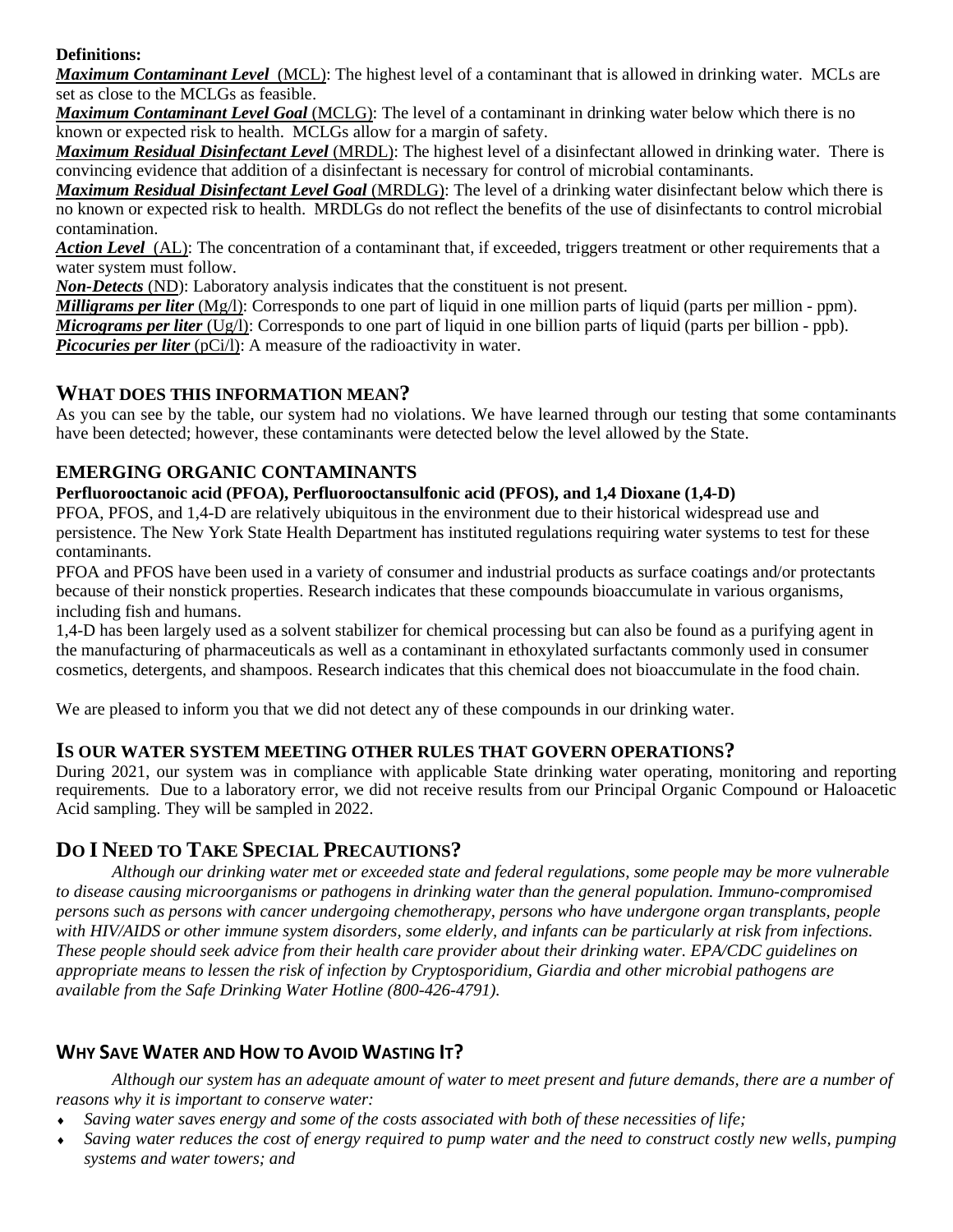*Saving water lessens the strain on the water system during a dry spell or drought, helping to avoid severe water use restrictions so that essential fire fighting needs are met.*

*You can play a role in conserving water by becoming conscious of the amount of water your household is using, and by looking for ways to use less whenever you can. It is not hard to conserve water. Conservation tips include:*

- *Automatic dishwashers use 15 gallons for every cycle, regardless of how many dishes are loaded. So get a run for your money and load it to capacity.*
- *Turn off the tap when brushing your teeth.*
- *Check every faucet in your home for leaks. Just a slow drip can waste 15 to 20 gallons a day. Fix it and you can save almost 6,000 gallons per year.*
- *Check your toilets for leaks by putting a few drops of food coloring in the tank, watch for a few minutes to see if the color shows up in the bowl. It is not uncommon to lose up to 100 gallons a day from one of these otherwise invisible toilet leaks. Fix it and you save more than 30,000 gallons a year.*
- *Use your water meter to check for leaks. Simply turn off all taps and water using appliances. Then check the water meter reading and then again after 15 minutes.*

## *A WORD ABOUT WATER SYSTEM SECURITY*

The water district has an Emergency Response Plan & Vulnerability Analysis and is continuing to implement improvements in the physical plant that will provide additional security for the system. We ask that all our customers help us protect our water sources, which are the heart of our community, our way of life, and our children's future. **Any suspicious activity occurring at any of our water district facilities should be immediately reported to 911, Emergency Management Services, for immediate investigation.**

# **WATER METER REPLACEMENT PROJECT**

As of this writing most meter heads have been replaced with radio frequency meter heads.

# *CLOSING*

Thank you for allowing us to continue to provide your family with quality drinking water this past year. In order to maintain a safe and dependable water supply we sometimes need to make improvements that will benefit all of our customers. The costs of these improvements may be reflected in the rate structure. Rate adjustments may be necessary in order to address these improvements as well as rising operating costs. Please call our office if you have questions.

Town of Fenton 44 Park Street Port Crane, NY 13833